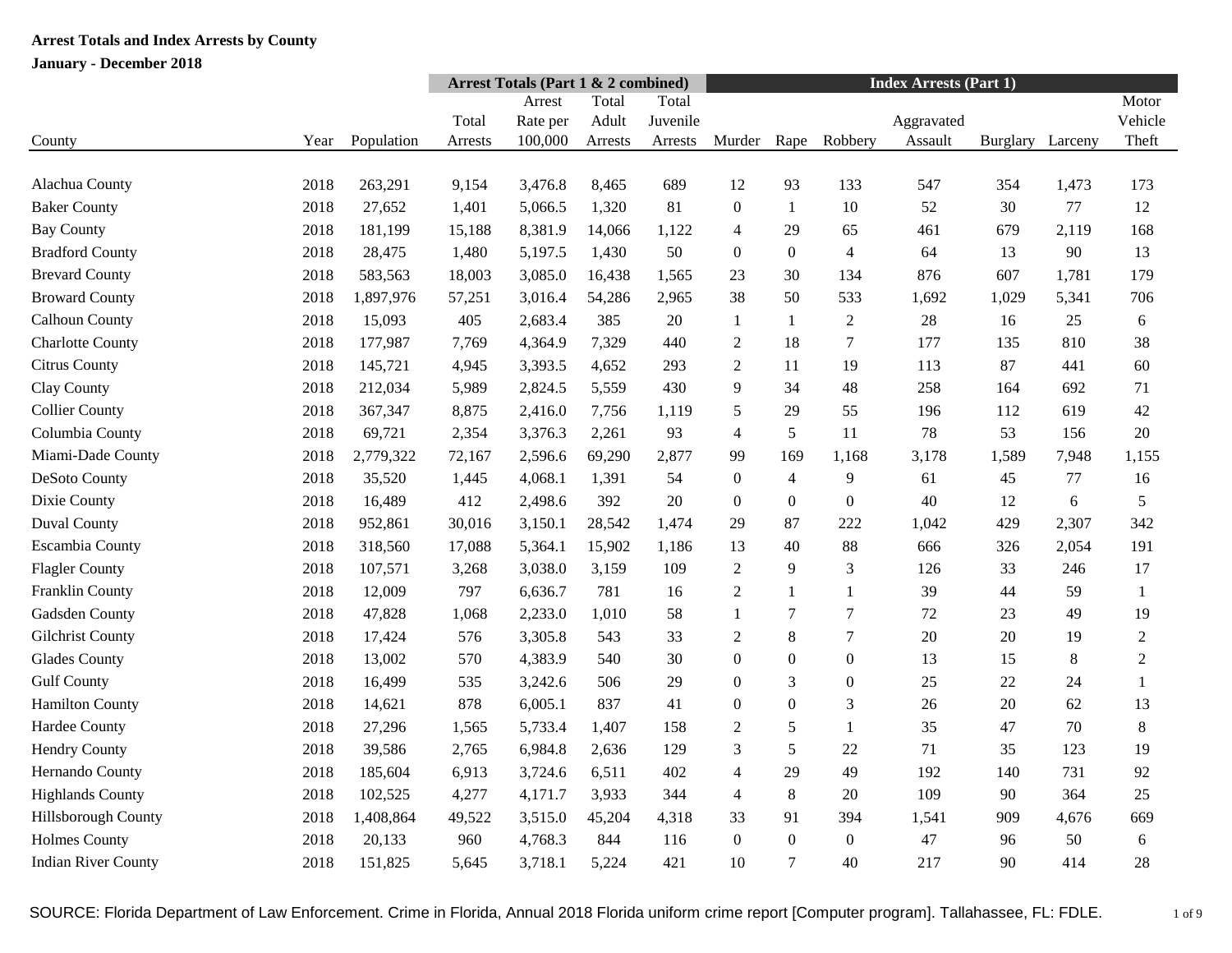|                            |      | Part 2 Arrests   |                      |                  |                   |                |                  |                  |                |                         |                         |  |  |  |
|----------------------------|------|------------------|----------------------|------------------|-------------------|----------------|------------------|------------------|----------------|-------------------------|-------------------------|--|--|--|
| County                     | Year | Manslaughter     | Kidnap/<br>Abduction | Arson            | Simple<br>Assault | Drug<br>Arrest | <b>Bribery</b>   | Embezzlement     | Fraud          | Counterfeit/<br>Forgery | Extortion/<br>Blackmail |  |  |  |
|                            |      |                  |                      |                  |                   |                |                  |                  |                |                         |                         |  |  |  |
| Alachua County             | 2018 | $\mathbf{1}$     | $\overline{7}$       | 1                | 887               | 1,173          | $\boldsymbol{0}$ | 16               | 208            | 40                      | 8                       |  |  |  |
| <b>Baker County</b>        | 2018 | $\boldsymbol{0}$ | $\boldsymbol{0}$     | 1                | 102               | 204            | $\mathbf{0}$     | $\boldsymbol{0}$ | 10             | 6                       | $\Omega$                |  |  |  |
| <b>Bay County</b>          | 2018 | 9                | 22                   | 8                | 1,512             | 3,144          | $\mathbf{0}$     | 27               | 310            | 98                      | 1                       |  |  |  |
| <b>Bradford County</b>     | 2018 | $\boldsymbol{0}$ | 2                    | $\overline{0}$   | 138               | 198            | $\boldsymbol{0}$ | $\boldsymbol{0}$ | 36             | 3                       | 0                       |  |  |  |
| <b>Brevard County</b>      | 2018 | 5                | 20                   | 13               | 2,648             | 4,498          | $\mathbf{1}$     | 18               | 359            | 45                      | 6                       |  |  |  |
| <b>Broward County</b>      | 2018 | 6                | 18                   | 9                | 3,600             | 8,186          | 1                | 218              | 808            | 193                     | 8                       |  |  |  |
| Calhoun County             | 2018 | $\boldsymbol{0}$ | $\boldsymbol{0}$     | 1                | 73                | 158            | $\boldsymbol{0}$ | $\boldsymbol{0}$ | 15             | $\overline{2}$          | $\boldsymbol{0}$        |  |  |  |
| <b>Charlotte County</b>    | 2018 | $\boldsymbol{0}$ | $\boldsymbol{0}$     | 4                | 661               | 2,196          | 1                | 13               | 95             | 12                      | $\Omega$                |  |  |  |
| Citrus County              | 2018 | $\boldsymbol{0}$ | $\boldsymbol{0}$     | 1                | 505               | 722            | $\boldsymbol{0}$ | $\boldsymbol{0}$ | 53             | 11                      | $\Omega$                |  |  |  |
| Clay County                | 2018 | $\overline{c}$   | $\overline{c}$       | 3                | 763               | 1,150          | $\boldsymbol{0}$ | $\boldsymbol{0}$ | 81             | 36                      | $\Omega$                |  |  |  |
| <b>Collier County</b>      | 2018 | $\boldsymbol{0}$ | $8\phantom{.}$       | 1                | 799               | 1,903          | $\overline{0}$   |                  | 107            | 16                      |                         |  |  |  |
| Columbia County            | 2018 | $\boldsymbol{0}$ | 3                    | 1                | 175               | 598            | $\boldsymbol{0}$ | $\boldsymbol{0}$ | 43             | 5                       | $\boldsymbol{0}$        |  |  |  |
| Miami-Dade County          | 2018 | 6                | 49                   | 25               | 6,786             | 13,038         | $\mathbf{1}$     | 44               | 879            | 242                     | 10                      |  |  |  |
| DeSoto County              | 2018 | $\boldsymbol{0}$ | $\overline{2}$       | $\mathbf{1}$     | 209               | 254            | $\mathbf{0}$     | $\boldsymbol{0}$ | $8\,$          | 3                       | $\overline{0}$          |  |  |  |
| Dixie County               | 2018 | $\boldsymbol{0}$ | $\mathfrak{Z}$       | 1                | 68                | 97             | $\boldsymbol{0}$ | $\boldsymbol{0}$ | 5              | $\overline{c}$          | $\overline{0}$          |  |  |  |
| <b>Duval County</b>        | 2018 | $\mathfrak{Z}$   | 15                   | 16               | 3,879             | 5,846          | $\boldsymbol{0}$ | 169              | 802            | 21                      |                         |  |  |  |
| Escambia County            | 2018 | $\boldsymbol{0}$ | 50                   | 3                | 2,142             | 3,239          | 3                | 12               | 473            | 37                      | 0                       |  |  |  |
| <b>Flagler County</b>      | 2018 | $\boldsymbol{2}$ | $\overline{c}$       | $\boldsymbol{0}$ | 395               | 612            | $\boldsymbol{0}$ | 6                | 18             | 6                       | $\Omega$                |  |  |  |
| Franklin County            | 2018 | $\boldsymbol{0}$ | 2                    | $\boldsymbol{0}$ | 68                | 160            | $\boldsymbol{0}$ | $\boldsymbol{0}$ | $\mathbf{1}$   | $\boldsymbol{0}$        | $\Omega$                |  |  |  |
| Gadsden County             | 2018 | $\boldsymbol{0}$ | $\overline{0}$       | $\boldsymbol{2}$ | 100               | 306            | 1                | -1               | 17             | 3                       | $\Omega$                |  |  |  |
| Gilchrist County           | 2018 | $\boldsymbol{0}$ | $\boldsymbol{0}$     | $\boldsymbol{0}$ | 71                | 72             | $\mathbf{1}$     | $\mathbf{1}$     | 4              | 1                       | $\theta$                |  |  |  |
| Glades County              | 2018 | $\boldsymbol{0}$ | $\overline{0}$       | $\mathbf{0}$     | 10                | 129            | $\boldsymbol{0}$ |                  | $\overline{4}$ | $\overline{c}$          | $\theta$                |  |  |  |
| <b>Gulf County</b>         | 2018 | $\boldsymbol{0}$ | $\boldsymbol{0}$     | $\boldsymbol{0}$ | 52                | 161            | $\mathbf{1}$     |                  | 12             | $\boldsymbol{0}$        | $\theta$                |  |  |  |
| <b>Hamilton County</b>     | 2018 | $\boldsymbol{0}$ | 1                    | $\mathbf{0}$     | 68                | 185            | $\mathfrak{2}$   | $\boldsymbol{0}$ | 5              | 8                       | 0                       |  |  |  |
| Hardee County              | 2018 | 1                | 7                    | $\boldsymbol{0}$ | 192               | 260            | $\boldsymbol{0}$ | $\boldsymbol{0}$ | 10             | 6                       | 0                       |  |  |  |
| <b>Hendry County</b>       | 2018 | $\boldsymbol{0}$ | 5                    | $\boldsymbol{0}$ | 184               | 509            | $\boldsymbol{0}$ | $\boldsymbol{0}$ | 18             | 3                       | $\overline{0}$          |  |  |  |
| Hernando County            | 2018 | 1                | 13                   | $\overline{c}$   | 811               | 1,078          | $\boldsymbol{0}$ | $\boldsymbol{0}$ | 187            | 42                      | $\theta$                |  |  |  |
| <b>Highlands County</b>    | 2018 | $\boldsymbol{0}$ | 3                    | $\overline{2}$   | 399               | 754            | $\boldsymbol{0}$ | $\boldsymbol{0}$ | 39             | 3                       | -1                      |  |  |  |
| Hillsborough County        | 2018 | 6                | 22                   | 26               | 5,695             | 7,205          | $\boldsymbol{0}$ | 185              | 845            | 159                     | 1                       |  |  |  |
| <b>Holmes County</b>       | 2018 | $\boldsymbol{0}$ | $\boldsymbol{0}$     | 11               | 98                | 299            | $\overline{2}$   | $\boldsymbol{0}$ | $\overline{4}$ | $\overline{2}$          | $\overline{0}$          |  |  |  |
| <b>Indian River County</b> | 2018 | $\boldsymbol{0}$ | 1                    |                  | 479               | 1,460          | $\Omega$         | $\overline{2}$   | 64             | 12                      | 1                       |  |  |  |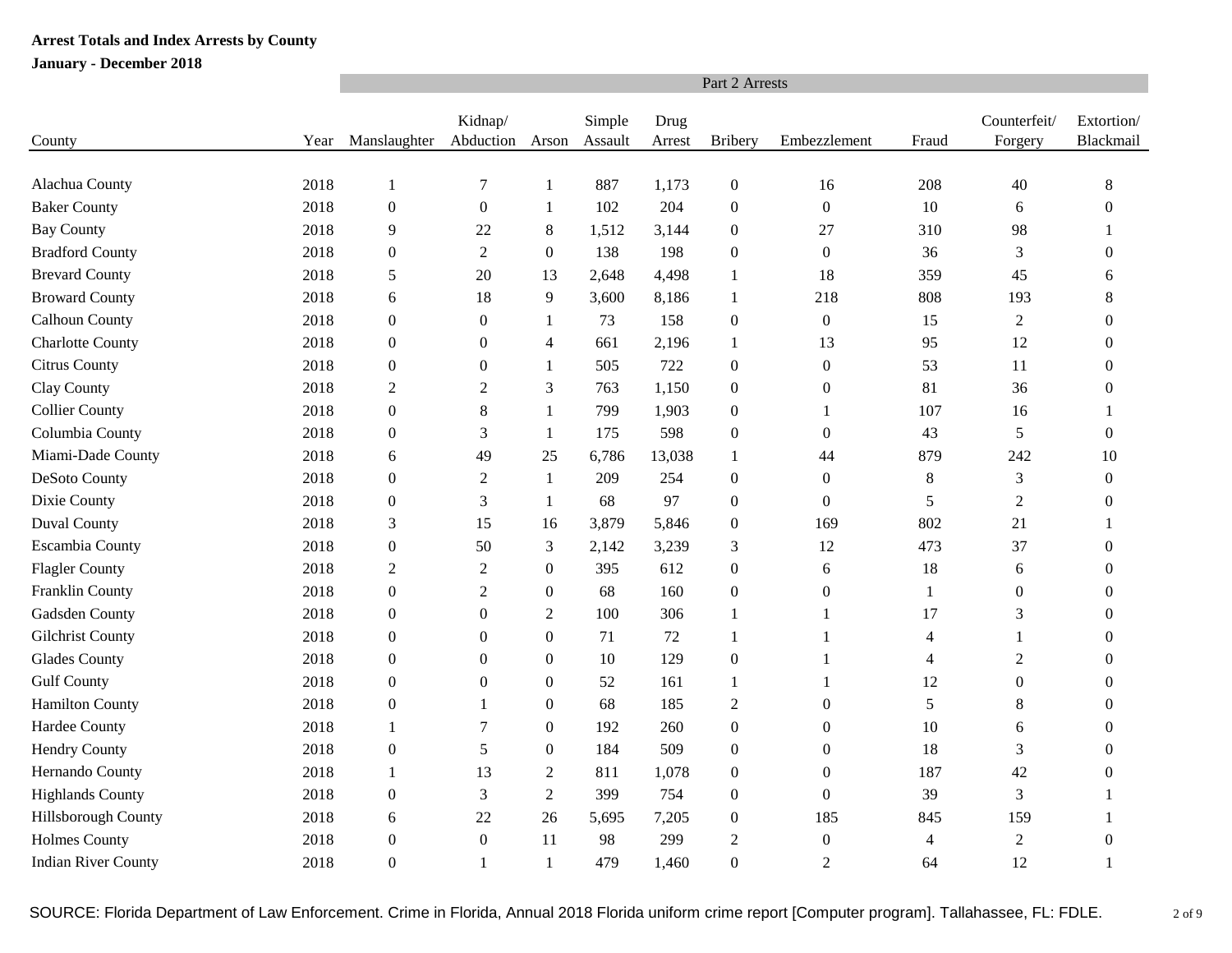|                            |      | Part 2 Arrests, continued      |                  |                              |                          |            |                           |                  |                       |                          |        |  |  |  |
|----------------------------|------|--------------------------------|------------------|------------------------------|--------------------------|------------|---------------------------|------------------|-----------------------|--------------------------|--------|--|--|--|
| County                     |      | Year Intimidation Prostitution |                  | Non-Forcible<br>Sex Offenses | Stolen<br>Property       | <b>DUI</b> | Destruction/<br>Vandalism | Gambling         | Weapons<br>Violations | Liquor Law<br>Violations | Misc.  |  |  |  |
|                            |      |                                |                  |                              |                          |            |                           |                  |                       |                          |        |  |  |  |
| Alachua County             | 2018 | $\overline{4}$                 | $\overline{2}$   | 39                           | 24                       | 362        | 88                        | $\boldsymbol{0}$ | 134                   | 113                      | 3,262  |  |  |  |
| <b>Baker County</b>        | 2018 | $\sqrt{2}$                     | $\mathbf{0}$     | 9                            | 9                        | 60         | $\boldsymbol{0}$          | $\boldsymbol{0}$ | 18                    | $\mathfrak{Z}$           | 795    |  |  |  |
| <b>Bay County</b>          | 2018 | 42                             | 24               | 116                          | 50                       | 495        | 188                       | $\mathbf{0}$     | 137                   | 331                      | 5,149  |  |  |  |
| <b>Bradford County</b>     | 2018 | $\overline{2}$                 | $\boldsymbol{0}$ | $\overline{4}$               | $\overline{2}$           | 37         | 23                        | $\boldsymbol{0}$ | $\sqrt{6}$            | 10                       | 835    |  |  |  |
| <b>Brevard County</b>      | 2018 | 76                             | 19               | 67                           | 37                       | 1,472      | 188                       | 5                | 145                   | 341                      | 4,410  |  |  |  |
| <b>Broward County</b>      | 2018 | 33                             | 296              | 161                          | 322                      | 2,151      | 323                       | 13               | 479                   | 299                      | 30,738 |  |  |  |
| Calhoun County             | 2018 | $\mathbf{1}$                   | $\boldsymbol{0}$ | $\boldsymbol{0}$             | $\overline{4}$           | 20         | $\boldsymbol{7}$          | $\boldsymbol{0}$ | $\sqrt{5}$            | $\boldsymbol{0}$         | 40     |  |  |  |
| <b>Charlotte County</b>    | 2018 | $\tau$                         | 3                | 22                           | 17                       | 360        | 42                        | $\boldsymbol{0}$ | 34                    | 55                       | 3,060  |  |  |  |
| Citrus County              | 2018 | $\overline{4}$                 | $\overline{0}$   | 19                           | 13                       | 278        | 46                        | 1                | 22                    | 3                        | 2,534  |  |  |  |
| Clay County                | 2018 | 3                              | $\boldsymbol{0}$ | 23                           | 62                       | 203        | 66                        | $\boldsymbol{0}$ | 65                    | 12                       | 2,242  |  |  |  |
| <b>Collier County</b>      | 2018 | 11                             | 7                | 25                           | 1                        | 790        | 57                        | $\overline{2}$   | 48                    | 15                       | 4,025  |  |  |  |
| Columbia County            | 2018 | 13                             | $\boldsymbol{0}$ | 5                            | $8\,$                    | 172        | 16                        | $\boldsymbol{0}$ | 26                    | 21                       | 941    |  |  |  |
| Miami-Dade County          | 2018 | 633                            | 264              | 342                          | 146                      | 1,641      | 689                       | 63               | 669                   | 1,310                    | 30,024 |  |  |  |
| DeSoto County              | 2018 | $8\,$                          | $\boldsymbol{0}$ | 10                           | $\overline{\mathcal{A}}$ | 42         | 8                         | 1                | 10                    | 25                       | 648    |  |  |  |
| Dixie County               | 2018 | 11                             | $\boldsymbol{0}$ | $\mathfrak{Z}$               | $\boldsymbol{0}$         | 17         | $\boldsymbol{7}$          | $\boldsymbol{0}$ | 11                    | $\mathbf{1}$             | 123    |  |  |  |
| Duval County               | 2018 | 44                             | 204              | 161                          | 34                       | 1,764      | 365                       | 9                | 426                   | 588                      | 11,211 |  |  |  |
| <b>Escambia County</b>     | 2018 | 31                             | 18               | 81                           | 44                       | 693        | 235                       | $\boldsymbol{0}$ | 143                   | 95                       | 6,411  |  |  |  |
| <b>Flagler County</b>      | 2018 | 15                             | $\mathbf{0}$     | 12                           | $\overline{7}$           | 182        | 15                        | $\mathbf{1}$     | 30                    | 6                        | 1,523  |  |  |  |
| Franklin County            | 2018 | 3                              | $\overline{0}$   | 3                            | $\boldsymbol{0}$         | 33         | 10                        | $\boldsymbol{0}$ | 10                    | $\overline{2}$           | 358    |  |  |  |
| Gadsden County             | 2018 | 1                              | $\boldsymbol{0}$ | $\overline{4}$               | $\overline{4}$           | 84         | 18                        | $\boldsymbol{0}$ | 39                    | 31                       | 279    |  |  |  |
| <b>Gilchrist County</b>    | 2018 | 3                              | 0                | 3                            | $\overline{2}$           | 15         | $\overline{2}$            | $\boldsymbol{0}$ | $\mathfrak{Z}$        | 16                       | 304    |  |  |  |
| <b>Glades County</b>       | 2018 | $\boldsymbol{0}$               | $\overline{0}$   | $\boldsymbol{0}$             | $\boldsymbol{0}$         | 24         | 6                         | $\boldsymbol{0}$ | $\overline{4}$        | $\mathfrak{2}$           | 350    |  |  |  |
| <b>Gulf County</b>         | 2018 | 5                              | $\boldsymbol{0}$ | 3                            | $\boldsymbol{0}$         | 10         | 5                         | $\boldsymbol{0}$ | $\overline{2}$        | $\mathbf{1}$             | 207    |  |  |  |
| <b>Hamilton County</b>     | 2018 | $\boldsymbol{0}$               | $\overline{0}$   | $\overline{2}$               | $\boldsymbol{0}$         | 12         | 6                         | $\boldsymbol{0}$ | 20                    | 4                        | 441    |  |  |  |
| Hardee County              | 2018 | 1                              | $\overline{0}$   | 6                            | 5                        | 46         | 23                        | $\theta$         | 14                    | 10                       | 816    |  |  |  |
| <b>Hendry County</b>       | 2018 | 8                              | $\boldsymbol{0}$ | 3                            | $\mathbf{1}$             | 58         | 28                        | $\boldsymbol{0}$ | 14                    | 5                        | 1,651  |  |  |  |
| Hernando County            | 2018 | 27                             | 1                | 32                           | 44                       | 252        | 66                        | $\overline{4}$   | 39                    | $\overline{4}$           | 3,073  |  |  |  |
| <b>Highlands County</b>    | 2018 | 11                             | $\boldsymbol{0}$ | 32                           | 14                       | 179        | 23                        | $\boldsymbol{0}$ | 27                    | 9                        | 2,161  |  |  |  |
| Hillsborough County        | 2018 | 86                             | 245              | 171                          | 61                       | 3,462      | 429                       | $\overline{c}$   | 842                   | 154                      | 21,613 |  |  |  |
| <b>Holmes County</b>       | 2018 | 5                              | $\boldsymbol{0}$ | $\overline{4}$               | 8                        | 24         | 21                        | $\boldsymbol{0}$ | 15                    | $\overline{4}$           | 264    |  |  |  |
| <b>Indian River County</b> | 2018 | 22                             |                  | 25                           | $\overline{2}$           | 258        | 49                        | $\Omega$         | 19                    | 54                       | 2,389  |  |  |  |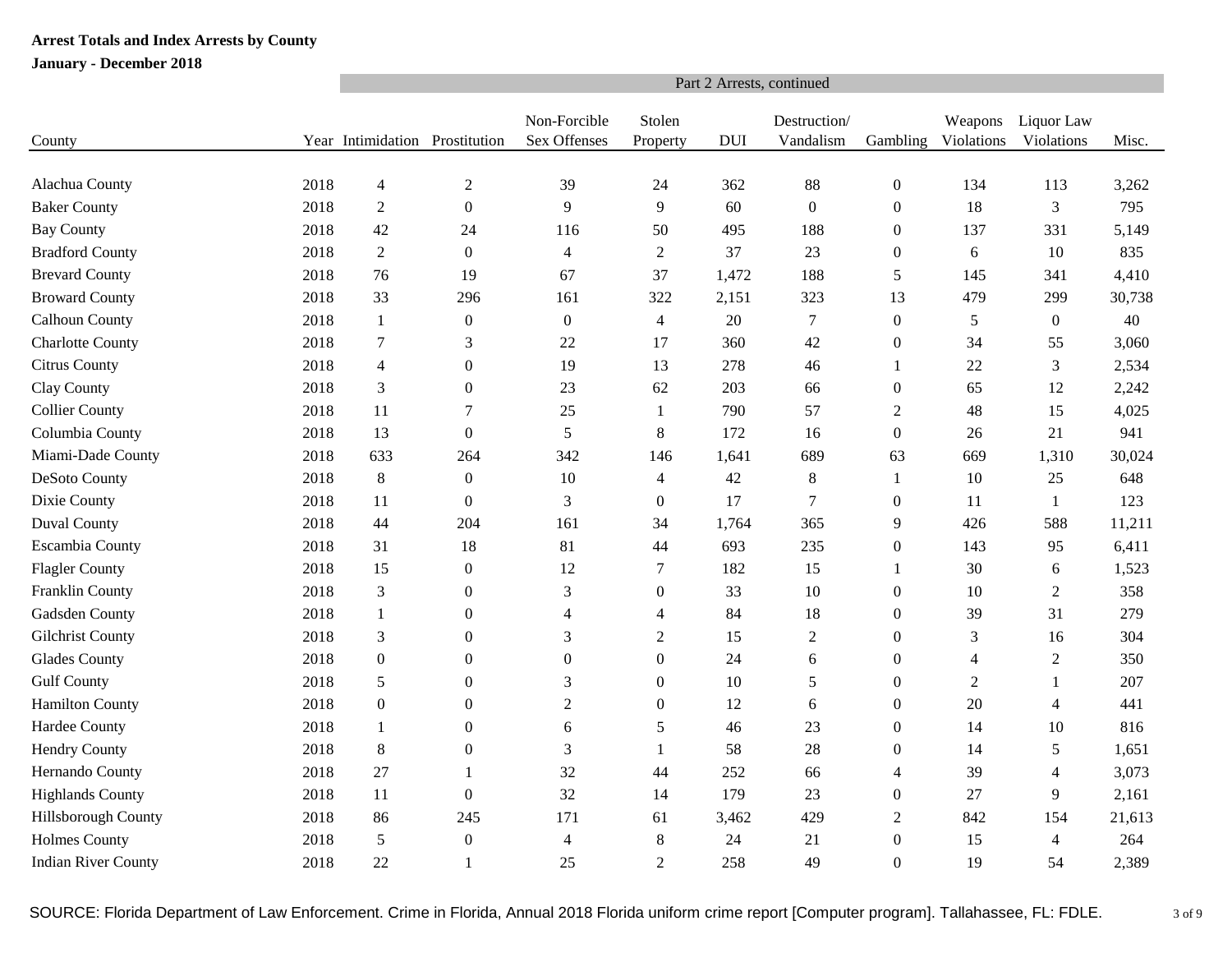|                        |      |            | <b>Arrest Totals (Part 1 &amp; 2 combined)</b> |          |         |          |                  | <b>Index Arrests (Part 1)</b> |                  |            |          |         |                  |
|------------------------|------|------------|------------------------------------------------|----------|---------|----------|------------------|-------------------------------|------------------|------------|----------|---------|------------------|
|                        |      |            |                                                | Arrest   | Total   | Total    |                  |                               |                  |            |          |         | Motor            |
|                        |      |            | Total                                          | Rate per | Adult   | Juvenile |                  |                               |                  | Aggravated |          |         | Vehicle          |
| County                 | Year | Population | Arrests                                        | 100,000  | Arrests | Arrests  | Murder           | Rape                          | Robbery          | Assault    | Burglary | Larceny | Theft            |
|                        |      |            |                                                |          |         |          |                  |                               |                  |            |          |         |                  |
| Jackson County         | 2018 | 50,435     | 1,479                                          | 2,932.5  | 1,428   | 51       | $\overline{2}$   | 1                             | $\mathfrak s$    | 88         | 87       | 168     | 14               |
| Jefferson County       | 2018 | 14,733     | 404                                            | 2,742.1  | 380     | 24       | $\mathbf{1}$     | $\mathbf{1}$                  | 3                | 34         | 35       | 20      | $\boldsymbol{7}$ |
| Lafayette County       | 2018 | 8,501      | 304                                            | 3,576.0  | 292     | 12       | $\mathbf{1}$     | $\mathbf{1}$                  | $\mathbf{0}$     | 10         | $\tau$   | 6       | 3                |
| Lake County            | 2018 | 342,917    | 8,966                                          | 2,614.6  | 8,517   | 449      | 9                | 34                            | 55               | 342        | 197      | 866     | 119              |
| Lee County             | 2018 | 713,903    | 22,283                                         | 3,121.3  | 20,111  | 2,172    | 27               | 71                            | 138              | 539        | 296      | 1,638   | 220              |
| Leon County            | 2018 | 292,332    | 8,601                                          | 2,942.2  | 7,668   | 933      | 26               | 48                            | 117              | 387        | 198      | 1,539   | 181              |
| Levy County            | 2018 | 41,054     | 2,056                                          | 5,008.0  | 1,933   | 123      | $\mathbf{1}$     | 12                            | $\boldsymbol{0}$ | 217        | 75       | 135     | 28               |
| <b>Liberty County</b>  | 2018 | 8,915      | 193                                            | 2,164.9  | 180     | 13       | $\mathbf{0}$     | $\sqrt{2}$                    | $\boldsymbol{0}$ | 5          | 2        | 10      | $\mathfrak{Z}$   |
| <b>Madison County</b>  | 2018 | 19,473     | 478                                            | 2,454.7  | 446     | 32       | -1               | 2                             | $\overline{2}$   | 44         | 19       | 25      | 3                |
| Manatee County         | 2018 | 382,388    | 13,886                                         | 3,631.4  | 12,863  | 1,023    | 16               | 60                            | 188              | 679        | 236      | 1,370   | 113              |
| <b>Marion County</b>   | 2018 | 353,898    | 14,473                                         | 4,089.6  | 13,445  | 1,028    | 18               | 83                            | 79               | 509        | 325      | 1,399   | 233              |
| Martin County          | 2018 | 155,556    | 6,248                                          | 4,016.6  | 5,924   | 324      | $\mathbf{1}$     | 16                            | 21               | 138        | 89       | 391     | 24               |
| Monroe County          | 2018 | 73,940     | 6,929                                          | 9,371.1  | 6,825   | 104      | -1               | 15                            | 22               | 155        | 68       | 230     | 40               |
| Nassau County          | 2018 | 82,748     | 4,156                                          | 5,022.5  | 3,967   | 189      | 1                | $\overline{2}$                | 13               | 150        | 107      | 161     | 48               |
| Okaloosa County        | 2018 | 198,152    | 11,920                                         | 6,015.6  | 11,176  | 744      | $\tau$           | 31                            | 35               | 261        | 132      | 742     | 76               |
| Okeechobee County      | 2018 | 41,120     | 2,118                                          | 5,150.8  | 1,887   | 231      | $\boldsymbol{0}$ | $\overline{7}$                | 17               | 74         | 37       | 100     | 29               |
| Orange County          | 2018 | 1,349,597  | 40,457                                         | 2,997.7  | 37,498  | 2,959    | 75               | 158                           | 525              | 1,995      | 1,273    | 4,377   | 718              |
| Osecola County         | 2018 | 352,496    | 11,598                                         | 3,290.3  | 10,996  | 602      | 13               | 55                            | 105              | 427        | 206      | 1,107   | 70               |
| Palm Beach County      | 2018 | 1,433,417  | 43,744                                         | 3,051.7  | 40,049  | 3,695    | 59               | 104                           | 518              | 1,783      | 808      | 4,095   | 527              |
| Pasco County           | 2018 | 515,077    | 21,506                                         | 4,175.3  | 20,270  | 1,236    | 10               | 90                            | 128              | 621        | 332      | 1,997   | 299              |
| <b>Pinellas County</b> | 2018 | 970,532    | 35,422                                         | 3,649.8  | 32,533  | 2,889    | 25               | 76                            | 240              | 1,067      | 606      | 3,622   | 435              |
| Polk County            | 2018 | 673,028    | 32,780                                         | 4,870.5  | 30,100  | 2,680    | 26               | 72                            | 134              | 900        | 489      | 2,189   | 260              |
| <b>Putnam County</b>   | 2018 | 72,981     | 2,487                                          | 3,407.7  | 2,361   | 126      | 3                | $\overline{7}$                | 19               | 131        | 85       | 232     | 30               |
| St. Johns County       | 2018 | 238,742    | 4,797                                          | 2,009.3  | 4,612   | 185      | 5                | 10                            | 22               | 176        | 80       | 369     | 86               |
| St. Lucie County       | 2018 | 302,432    | 10,848                                         | 3,586.9  | 9,338   | 1,510    | $8\phantom{1}$   | 35                            | 59               | 397        | 148      | 661     | 76               |
| Santa Rosa County      | 2018 | 175,408    | 7,532                                          | 4,294.0  | 7,145   | 387      | 1                | 23                            | 13               | 143        | 135      | 541     | 55               |
| Sarasota County        | 2018 | 412,880    | 11,514                                         | 2,788.7  | 11,048  | 466      | 20               | 38                            | 42               | 331        | 270      | 1,213   | 79               |
| Seminole County        | 2018 | 463,560    | 14,373                                         | 3,100.6  | 13,083  | 1,290    | 14               | 45                            | 86               | 462        | 171      | 1,439   | 118              |
| <b>Sumter County</b>   | 2018 | 124,935    | 4,362                                          | 3,491.4  | 4,233   | 129      | 3                | $\tau$                        | $\mathbf{1}$     | 82         | 59       | 214     | 29               |
| <b>Suwannee County</b> | 2018 | 44,879     | 1,814                                          | 4,042.0  | 1,728   | 86       | $\overline{4}$   | 5                             | 12               | 85         | 77       | 147     | 12               |
| <b>Taylor County</b>   | 2018 | 22,283     | 1,726                                          | 7,745.8  | 1,664   | 62       | $\overline{4}$   | 3                             | $\mathbf{1}$     | 102        | 77       | 66      | 9                |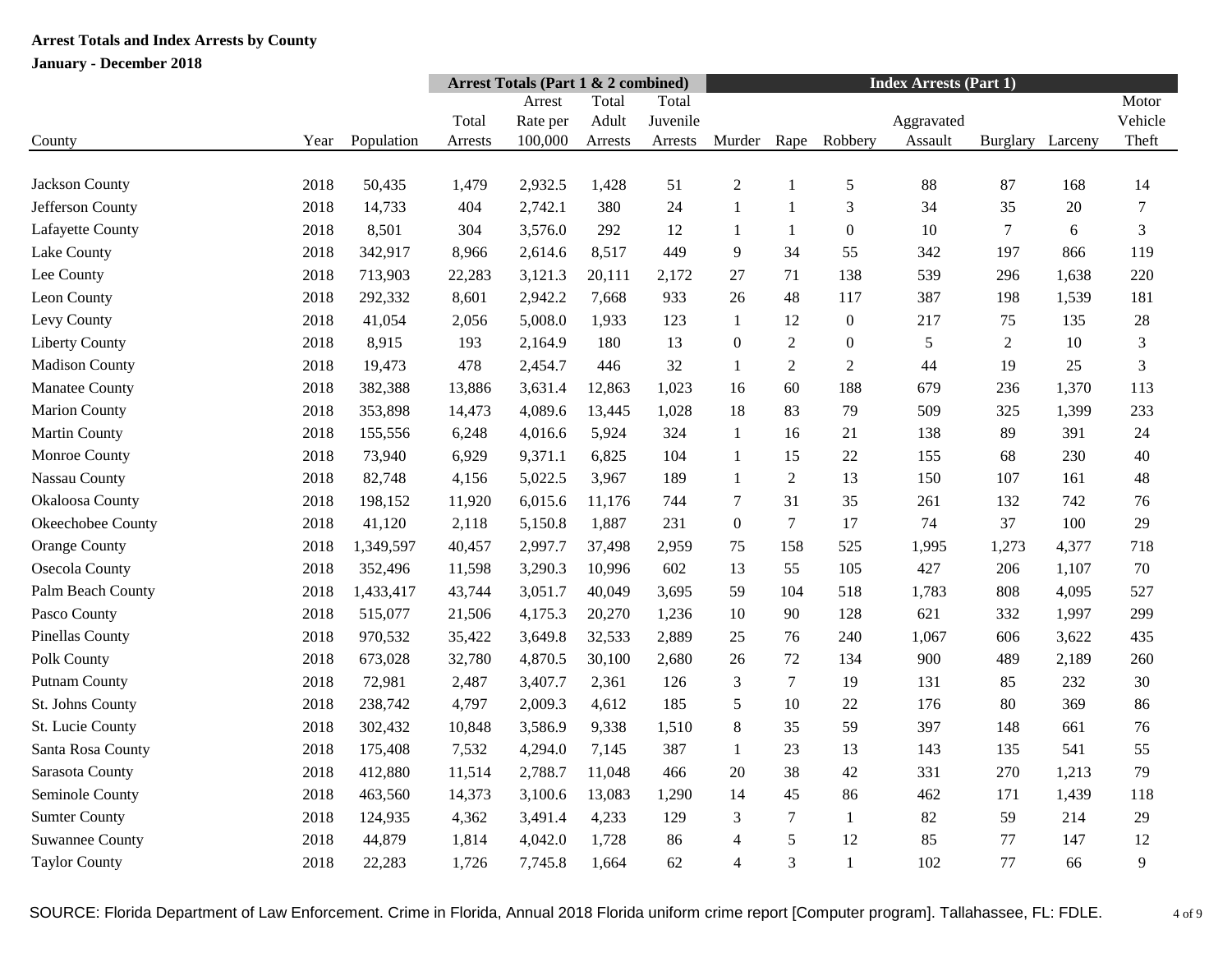|                        |      | Part 2 Arrests   |                      |                  |                   |                |                  |                  |                          |                         |                         |  |  |  |
|------------------------|------|------------------|----------------------|------------------|-------------------|----------------|------------------|------------------|--------------------------|-------------------------|-------------------------|--|--|--|
| County                 | Year | Manslaughter     | Kidnap/<br>Abduction | Arson            | Simple<br>Assault | Drug<br>Arrest | <b>Bribery</b>   | Embezzlement     | Fraud                    | Counterfeit/<br>Forgery | Extortion/<br>Blackmail |  |  |  |
|                        |      |                  |                      |                  |                   |                |                  |                  |                          |                         |                         |  |  |  |
| Jackson County         | 2018 | $\boldsymbol{0}$ | $8\,$                | $\boldsymbol{0}$ | 149               | 400            | $\sqrt{2}$       | $\boldsymbol{0}$ | 6                        | $\overline{c}$          | $\boldsymbol{0}$        |  |  |  |
| Jefferson County       | 2018 | $\mathbf{1}$     | $\boldsymbol{0}$     | $\boldsymbol{0}$ | 33                | 105            | $\mathbf{1}$     | $\boldsymbol{0}$ | 3                        | $\mathbf{1}$            | $\theta$                |  |  |  |
| Lafayette County       | 2018 | $\boldsymbol{0}$ | $\mathbf{0}$         | 1                | 21                | 48             | $\boldsymbol{0}$ | $\overline{0}$   | $\mathfrak{2}$           | $\mathbf{0}$            | 0                       |  |  |  |
| Lake County            | 2018 | $\boldsymbol{0}$ | 4                    | $\overline{2}$   | 1,158             | 1,931          | $\boldsymbol{0}$ | $\overline{7}$   | 136                      | 21                      | 0                       |  |  |  |
| Lee County             | 2018 | $\mathbf{1}$     | $\mathbf{2}$         | 8                | 2,231             | 4,731          | $\boldsymbol{0}$ | 99               | 390                      | 37                      |                         |  |  |  |
| Leon County            | 2018 | 9                | 16                   | 5                | 871               | 2,159          | $\boldsymbol{0}$ | 27               | 204                      | 17                      | 3                       |  |  |  |
| Levy County            | 2018 | $\boldsymbol{0}$ | 3                    | $\boldsymbol{0}$ | 43                | 573            | $\boldsymbol{0}$ | $\mathfrak{Z}$   | 11                       | 3                       | 0                       |  |  |  |
| <b>Liberty County</b>  | 2018 | $\boldsymbol{0}$ | $\boldsymbol{0}$     | $\boldsymbol{0}$ | 12                | 69             | $\sqrt{2}$       | $\boldsymbol{0}$ | $\mathbf{1}$             | 4                       | 0                       |  |  |  |
| <b>Madison County</b>  | 2018 | $\boldsymbol{0}$ | 1                    | $\mathbf{0}$     | 49                | 119            | $\mathbf{0}$     | $\boldsymbol{0}$ | $\,8$                    | 4                       |                         |  |  |  |
| Manatee County         | 2018 | $\boldsymbol{7}$ | 23                   | 3                | 1,833             | 1,928          | $\boldsymbol{0}$ | 27               | 331                      | 35                      | 1                       |  |  |  |
| <b>Marion County</b>   | 2018 | 3                | 25                   | $\overline{2}$   | 1,647             | 2,004          | $\mathbf{1}$     | 8                | 129                      | 13                      | $\theta$                |  |  |  |
| <b>Martin County</b>   | 2018 | 3                | $\mathfrak{2}$       | $\boldsymbol{0}$ | 525               | 1,875          | $\boldsymbol{0}$ | 1                | 101                      | 11                      | 1                       |  |  |  |
| Monroe County          | 2018 | $\boldsymbol{0}$ | 1                    | $\mathfrak{2}$   | 470               | 960            | $\boldsymbol{0}$ | 14               | 89                       | 11                      | 0                       |  |  |  |
| Nassau County          | 2018 | $\mathbf{1}$     | $\overline{4}$       | 3                | 309               | 721            | $\mathbf{1}$     | 6                | 62                       | $\mathbf{9}$            | $\overline{2}$          |  |  |  |
| Okaloosa County        | 2018 | $\boldsymbol{0}$ | 5                    | $\boldsymbol{0}$ | 945               | 2,256          | $\boldsymbol{0}$ | $\mathfrak{2}$   | 273                      | 26                      | $\boldsymbol{0}$        |  |  |  |
| Okeechobee County      | 2018 | $\boldsymbol{0}$ | 2                    | $\mathbf{0}$     | 276               | 466            | $\boldsymbol{0}$ | 1                | $\overline{\mathcal{A}}$ | $\boldsymbol{7}$        | 0                       |  |  |  |
| Orange County          | 2018 | $\boldsymbol{2}$ | 121                  | 22               | 5,032             | 8,433          | $\boldsymbol{0}$ | 14               | 491                      | 130                     | 4                       |  |  |  |
| Osecola County         | 2018 | 4                | 11                   | $\overline{2}$   | 1,793             | 2,310          | $\boldsymbol{0}$ | 19               | 180                      | 23                      | 0                       |  |  |  |
| Palm Beach County      | 2018 | 4                | 27                   | 10               | 3,754             | 7,857          | 1                | 57               | 517                      | 114                     | 7                       |  |  |  |
| Pasco County           | 2018 | $\boldsymbol{0}$ | 36                   | 14               | 3,426             | 3,932          | $\sqrt{2}$       | 23               | 609                      | 139                     | 8                       |  |  |  |
| <b>Pinellas County</b> | 2018 | 6                | 26                   | 20               | 4,960             | 6,165          | 1                | 24               | 623                      | 110                     | $\overline{2}$          |  |  |  |
| Polk County            | 2018 | 4                | 18                   | 3                | 4,274             | 8,037          | $\boldsymbol{0}$ | $\overline{4}$   | 324                      | 64                      | 6                       |  |  |  |
| <b>Putnam County</b>   | 2018 | $\boldsymbol{0}$ | 5                    | $\boldsymbol{0}$ | 372               | 646            | $\boldsymbol{0}$ | $\boldsymbol{0}$ | 26                       | $\sqrt{2}$              | 0                       |  |  |  |
| St. Johns County       | 2018 | $\boldsymbol{0}$ | 5                    | 1                | 659               | 869            | $\boldsymbol{0}$ | 1                | 84                       | 21                      | 0                       |  |  |  |
| St. Lucie County       | 2018 | 3                | 3                    | $\boldsymbol{0}$ | 1,360             | 1,716          | $\boldsymbol{0}$ | 12               | 148                      | 15                      | 4                       |  |  |  |
| Santa Rosa County      | 2018 | $\boldsymbol{0}$ | 21                   | 1                | 752               | 1,358          | $\mathbf{1}$     | $\overline{0}$   | 116                      | 17                      |                         |  |  |  |
| Sarasota County        | 2018 | $\overline{2}$   | 19                   | 6                | 1,070             | 2,304          | $\boldsymbol{0}$ | 6                | 226                      | 14                      | 4                       |  |  |  |
| Seminole County        | 2018 | $\mathbf{1}$     | 42                   | 5                | 2,178             | 2,757          | $\boldsymbol{0}$ | 15               | 186                      | 31                      | 0                       |  |  |  |
| <b>Sumter County</b>   | 2018 | $\boldsymbol{0}$ | $\tau$               | $\boldsymbol{0}$ | 318               | 1,018          | $\boldsymbol{0}$ | 1                | 61                       | $\boldsymbol{7}$        | $\Omega$                |  |  |  |
| <b>Suwannee County</b> | 2018 | $\boldsymbol{0}$ | 2                    | $\boldsymbol{0}$ | 131               | 382            | $\boldsymbol{0}$ | $\overline{0}$   | 44                       | $\tau$                  | $\theta$                |  |  |  |
| <b>Taylor County</b>   | 2018 | $\mathbf{0}$     | $\mathbf{1}$         | $\overline{2}$   | 87                | 288            | $\overline{2}$   | $\Omega$         | 23                       | 3                       | $\Omega$                |  |  |  |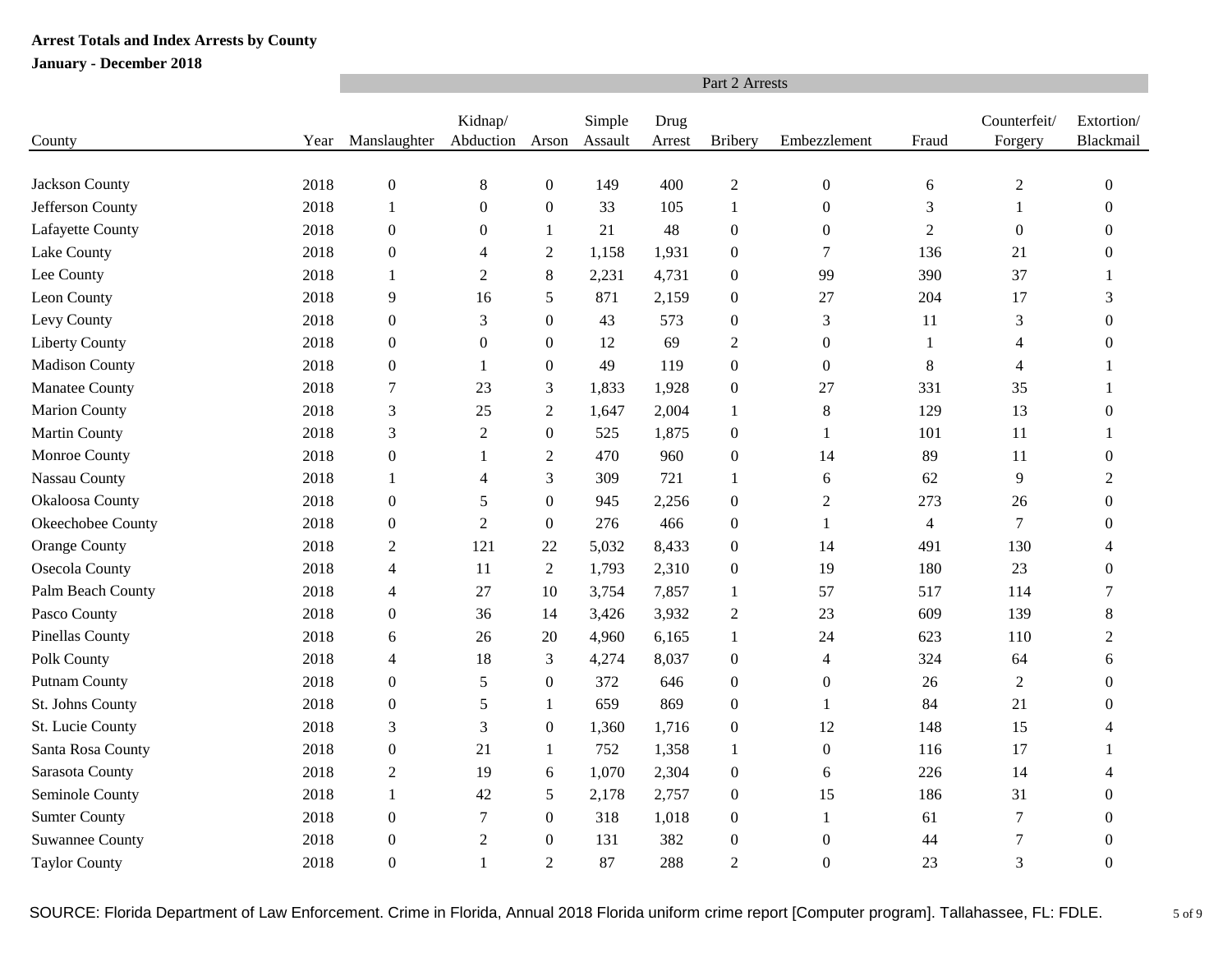|                        |      | Part 2 Arrests, continued      |                  |                              |                    |            |                           |                  |                       |                          |        |  |  |  |
|------------------------|------|--------------------------------|------------------|------------------------------|--------------------|------------|---------------------------|------------------|-----------------------|--------------------------|--------|--|--|--|
| County                 |      | Year Intimidation Prostitution |                  | Non-Forcible<br>Sex Offenses | Stolen<br>Property | <b>DUI</b> | Destruction/<br>Vandalism | Gambling         | Weapons<br>Violations | Liquor Law<br>Violations | Misc.  |  |  |  |
|                        |      |                                |                  |                              |                    |            |                           |                  |                       |                          |        |  |  |  |
| Jackson County         | 2018 | $6\,$                          | $\boldsymbol{0}$ | 10                           | $\boldsymbol{0}$   | 68         | $\,8\,$                   | $\boldsymbol{0}$ | 12                    | $\mathbf{1}$             | 442    |  |  |  |
| Jefferson County       | 2018 | 1                              | $\boldsymbol{0}$ | $\overline{4}$               | 1                  | 17         | $\overline{4}$            | $\boldsymbol{0}$ | 12                    | $\overline{2}$           | 118    |  |  |  |
| Lafayette County       | 2018 | $\boldsymbol{0}$               | $\theta$         | 1                            | $\boldsymbol{0}$   | 17         | $\boldsymbol{0}$          | $\boldsymbol{0}$ | 5                     | $\mathbf{1}$             | 180    |  |  |  |
| Lake County            | 2018 | 24                             | 22               | 32                           | 34                 | 439        | 83                        | $\overline{2}$   | 89                    | 81                       | 3,279  |  |  |  |
| Lee County             | 2018 | 15                             | 27               | 44                           | 6                  | 1,358      | 157                       | $\boldsymbol{0}$ | 159                   | 481                      | 9,607  |  |  |  |
| Leon County            | 2018 | $\boldsymbol{7}$               | $\tau$           | 44                           | 15                 | 426        | 158                       | $\boldsymbol{0}$ | 98                    | 298                      | 1,741  |  |  |  |
| Levy County            | 2018 | $\mathfrak{Z}$                 | $\boldsymbol{0}$ | $\mathfrak{Z}$               | 14                 | 52         | 15                        | $\boldsymbol{0}$ | 43                    | $\overline{2}$           | 820    |  |  |  |
| <b>Liberty County</b>  | 2018 | $\boldsymbol{0}$               | $\theta$         | 1                            | 3                  | $\tau$     | $\mathfrak{2}$            | $\boldsymbol{0}$ | 3                     | 1                        | 66     |  |  |  |
| <b>Madison County</b>  | 2018 | $\overline{4}$                 | $\overline{0}$   | 1                            | 12                 | 16         | 5                         | $\boldsymbol{0}$ | 11                    | $\mathfrak{2}$           | 149    |  |  |  |
| Manatee County         | 2018 | 54                             | 27               | 65                           | 38                 | 713        | 111                       | $\overline{4}$   | 142                   | 65                       | 5,817  |  |  |  |
| <b>Marion County</b>   | 2018 | 9                              | 15               | 47                           | 21                 | 453        | 125                       | $\boldsymbol{0}$ | 92                    | 53                       | 7,180  |  |  |  |
| <b>Martin County</b>   | 2018 | 5                              | $\boldsymbol{0}$ | 21                           | $\boldsymbol{0}$   | 471        | 29                        | $\boldsymbol{0}$ | 16                    | 174                      | 2,333  |  |  |  |
| Monroe County          | 2018 | $\,8\,$                        | $\boldsymbol{0}$ | 16                           | $\overline{4}$     | 437        | 35                        | $\boldsymbol{0}$ | 12                    | 43                       | 4,296  |  |  |  |
| Nassau County          | 2018 | 99                             | $\mathbf{0}$     | $\overline{7}$               | 40                 | 593        | 23                        | $\boldsymbol{0}$ | 40                    | 5                        | 1,749  |  |  |  |
| Okaloosa County        | 2018 | 13                             | $\boldsymbol{2}$ | 46                           | 13                 | 333        | 114                       | $\boldsymbol{0}$ | 70                    | 731                      | 5,807  |  |  |  |
| Okeechobee County      | 2018 | 1                              | $\boldsymbol{0}$ | $\tau$                       | 10                 | 76         | 18                        | $\boldsymbol{0}$ | 12                    | $\overline{7}$           | 967    |  |  |  |
| <b>Orange County</b>   | 2018 | 131                            | 165              | 153                          | 49                 | 1,179      | 325                       | 3                | 492                   | 753                      | 13,837 |  |  |  |
| Osecola County         | 2018 | 31                             | 10               | 75                           | 21                 | 345        | 79                        | $\boldsymbol{0}$ | 50                    | 5                        | 4,657  |  |  |  |
| Palm Beach County      | 2018 | 132                            | 182              | 92                           | 77                 | 2,067      | 386                       | 7                | 554                   | 976                      | 19,029 |  |  |  |
| Pasco County           | 2018 | 26                             | 17               | 105                          | 102                | 789        | 214                       | $\boldsymbol{0}$ | 251                   | 41                       | 8,295  |  |  |  |
| Pinellas County        | 2018 | 666                            | 115              | 151                          | 114                | 2,380      | 309                       | 1                | 182                   | 1,909                    | 11,587 |  |  |  |
| Polk County            | 2018 | 32                             | 111              | 117                          | 40                 | 697        | 185                       | $\overline{4}$   | 184                   | 225                      | 14,381 |  |  |  |
| <b>Putnam County</b>   | 2018 | $\overline{2}$                 | $\boldsymbol{0}$ | 19                           | 5                  | 40         | 22                        | $\boldsymbol{0}$ | 17                    | 9                        | 815    |  |  |  |
| St. Johns County       | 2018 | $\mathfrak{Z}$                 | $\mathbf{0}$     | 33                           | 7                  | 482        | 42                        | $\boldsymbol{0}$ | 19                    | 15                       | 1,808  |  |  |  |
| St. Lucie County       | 2018 | 6                              | 18               | 50                           | $\,8$              | 491        | 150                       | $\theta$         | 162                   | 52                       | 5,266  |  |  |  |
| Santa Rosa County      | 2018 | 24                             | $\boldsymbol{0}$ | 43                           | $\tau$             | 513        | 52                        | $\boldsymbol{0}$ | 59                    | 23                       | 3,633  |  |  |  |
| Sarasota County        | 2018 | 14                             | 26               | 109                          | 29                 | 721        | 83                        | $\boldsymbol{0}$ | 68                    | 140                      | 4,680  |  |  |  |
| Seminole County        | 2018 | 33                             | 30               | 49                           | 18                 | 526        | 104                       | $\boldsymbol{0}$ | 77                    | 60                       | 5,926  |  |  |  |
| <b>Sumter County</b>   | 2018 | $\sqrt{2}$                     | $\sqrt{2}$       | 10                           | 3                  | 165        | $25\,$                    | $\boldsymbol{0}$ | 34                    | 6                        | 2,308  |  |  |  |
| <b>Suwannee County</b> | 2018 | 17                             | $\boldsymbol{0}$ | 6                            | 13                 | 71         | 6                         | $\boldsymbol{0}$ | 17                    | 12                       | 764    |  |  |  |
| <b>Taylor County</b>   | 2018 | 16                             | $\boldsymbol{0}$ | 3                            | 13                 | 73         | 13                        | $\overline{0}$   | 15                    | 5                        | 920    |  |  |  |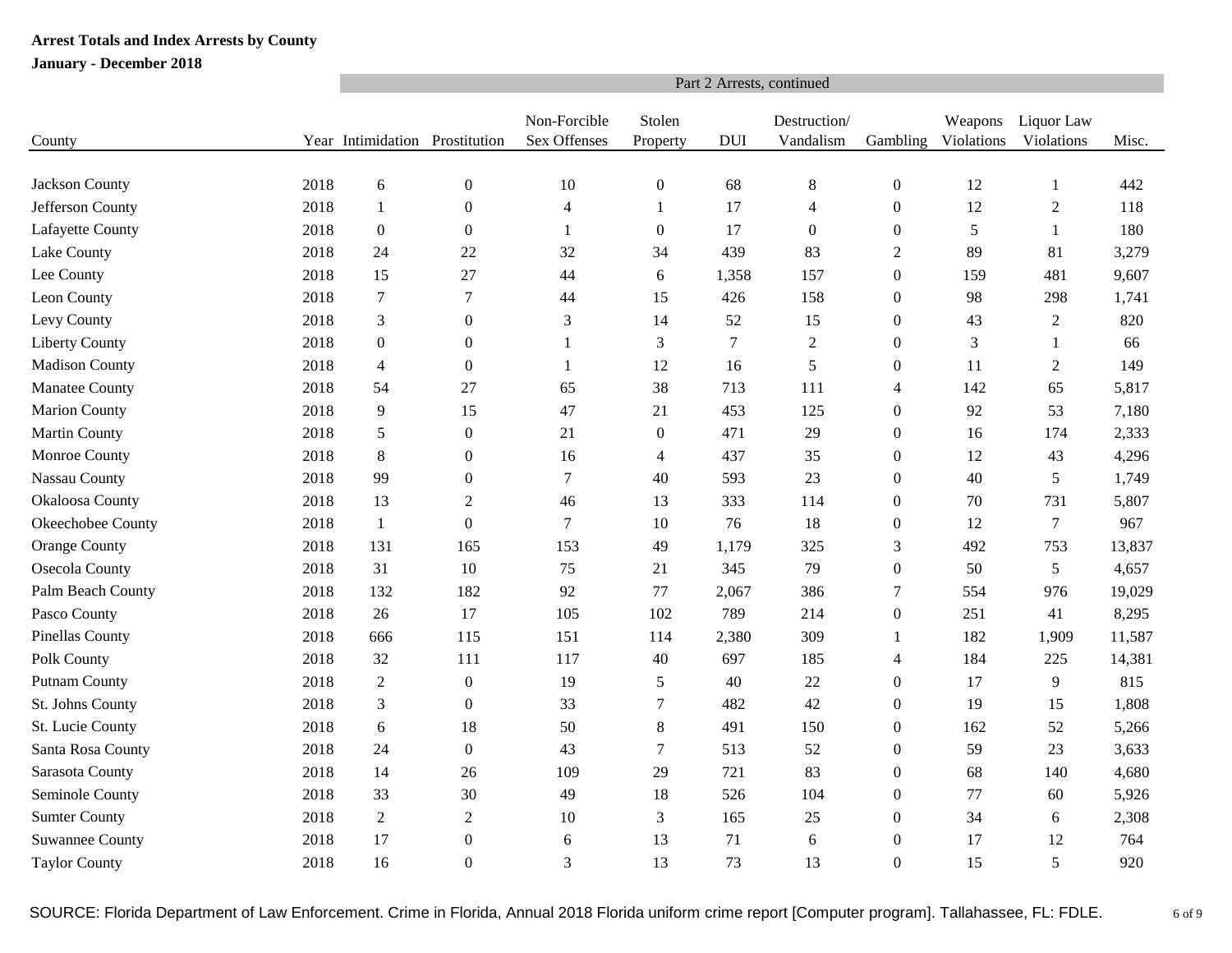## **January - December 2018**

|                          |      |            |                          | Arrest Totals (Part $1 \& 2$ combined) |         |          | <b>Index Arrests (Part 1)</b> |                |                |            |          |         |                |
|--------------------------|------|------------|--------------------------|----------------------------------------|---------|----------|-------------------------------|----------------|----------------|------------|----------|---------|----------------|
|                          |      |            | Total<br>Total<br>Arrest |                                        |         |          |                               |                |                |            |          |         | Motor          |
|                          |      |            | Total                    | Rate per                               | Adult   | Juvenile |                               |                |                | Aggravated |          |         | Vehicle        |
| County                   | Year | Population | Arrests                  | 100,000                                | Arrests | Arrests  | Murder                        | Rape           | Robbery        | Assault    | Burglary | Larceny | Theft          |
|                          |      |            |                          |                                        |         |          |                               |                |                |            |          |         |                |
| <b>Union County</b>      | 2018 | 15,867     | 455                      | 2,867.6                                | 410     | 45       |                               | 2              | 6              | 20         | 24       | 27      | $\overline{4}$ |
| Volusia County           | 2018 | 531,002    | 30,742                   | 5,789.4                                | 29,232  | 1,510    | 17                            | 33             | 125            | 1,226      | 710      | 2,240   | 253            |
| Wakulla County           | 2018 | 31,943     | 903                      | 2,826.9                                | 845     | 58       |                               | $\Omega$       | 3              | 29         | 27       | 116     | 14             |
| <b>Walton County</b>     | 2018 | 67,656     | 2,845                    | 4,205.1                                | 2,555   | 290      | $\overline{2}$                | 15             | 2              | 96         | 59       | 190     | 18             |
| <b>Washington County</b> | 2018 | 25,129     | 1,074                    | 4,273.9                                | 1,021   | 53       | 3                             | $\overline{c}$ | $\overline{0}$ | 32         | 22       | 56      | 6              |
| Florida                  | 2018 | 20,841,507 | 718,754                  | 3,448.7                                | 670,362 | 48,392   | 710                           | 1.940          | 5,791          | 25,799     | 14,832   | 66,609  | 8,338          |

Updated 04/2021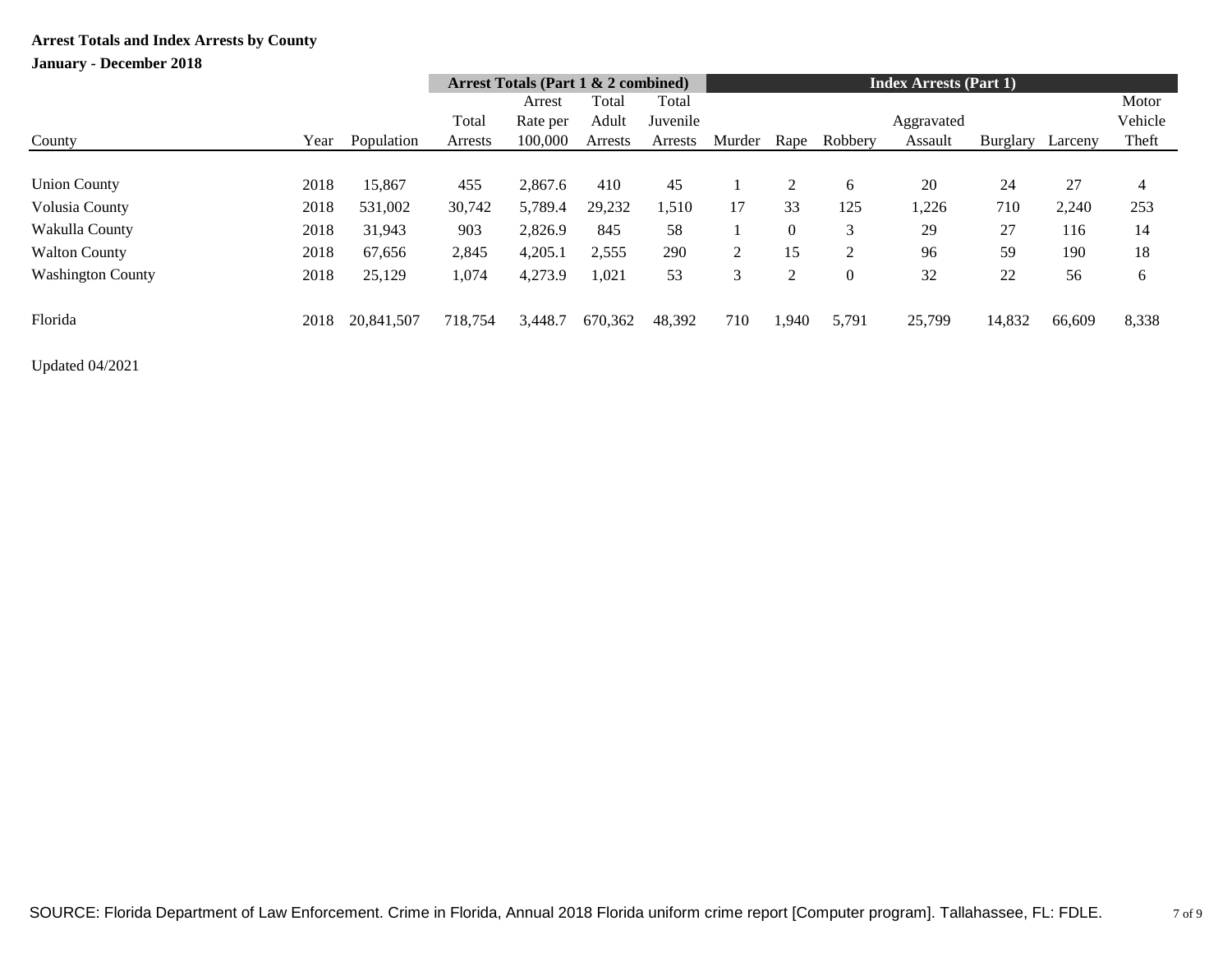### **January - December 2018**

|                          | Part 2 Arrests |                  |                      |                  |                   |                |                |                  |        |                         |                         |  |  |
|--------------------------|----------------|------------------|----------------------|------------------|-------------------|----------------|----------------|------------------|--------|-------------------------|-------------------------|--|--|
| County                   | Year           | Manslaughter     | Kidnap/<br>Abduction | Arson            | Simple<br>Assault | Drug<br>Arrest | <b>Bribery</b> | Embezzlement     | Fraud  | Counterfeit/<br>Forgery | Extortion/<br>Blackmail |  |  |
|                          |                |                  |                      |                  |                   |                |                |                  |        |                         |                         |  |  |
| <b>Union County</b>      | 2018           | $\boldsymbol{0}$ | $\overline{0}$       |                  | 25                | 61             |                | $\overline{0}$   | 7      | 2                       | $\theta$                |  |  |
| Volusia County           | 2018           |                  | 77                   | 3                | 3,538             | 5,413          | $\overline{0}$ | $\mathbf{0}$     | 297    | 57                      |                         |  |  |
| Wakulla County           | 2018           | $\boldsymbol{0}$ | 3                    | $\boldsymbol{0}$ | 42                | 257            | $\overline{0}$ | $\boldsymbol{0}$ | 8      | 3                       | $\boldsymbol{0}$        |  |  |
| <b>Walton County</b>     | 2018           | $\mathbf{0}$     |                      | $\boldsymbol{0}$ | 348               | 363            | $\overline{0}$ | $\overline{0}$   | 41     | 38                      |                         |  |  |
| <b>Washington County</b> | 2018           | $\boldsymbol{0}$ |                      | $\boldsymbol{0}$ | 122               | 406            | $\overline{0}$ | $\boldsymbol{0}$ | 15     | 6                       | $\boldsymbol{0}$        |  |  |
| Florida                  | 2018           | 94               | 779                  | 249              | 78,382            | 134,711        | 29             | 1,086            | 11,296 | 2,023                   | 85                      |  |  |

Updated 04/2021